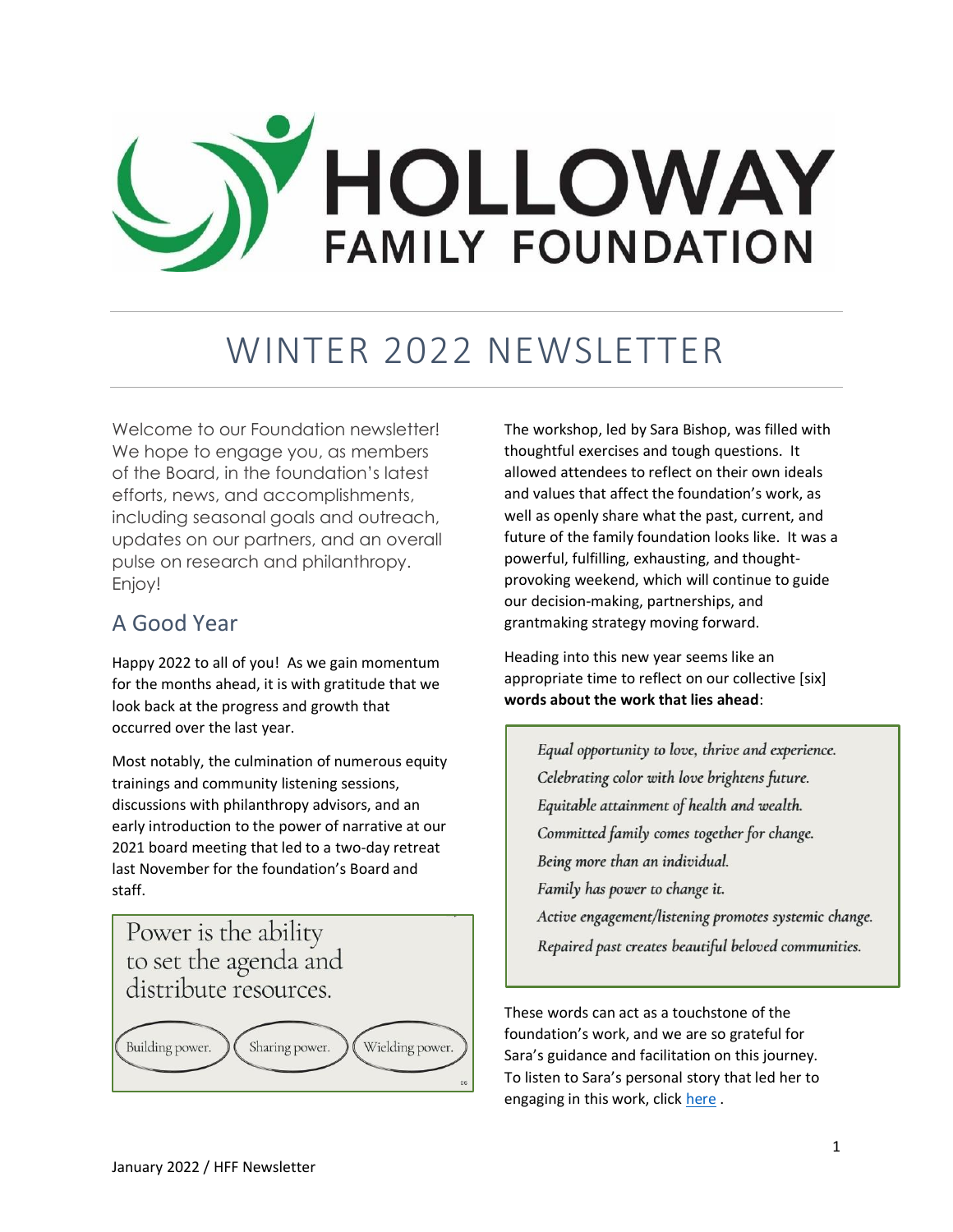One of the most valuable aspects of the retreat was engaging the multigenerational board members in these collaborative tasks and introspective conversations. The shared perspectives and constructive feedback on challenging topics simply reinforces the strong character and commitment to progress that the foundation's leadership exudes.

It is with that in mind, that I extend a heartfelt thank you to two of these influential board members that have given their notice of resignation.

Susan Ward and Beth Heimburger were some of the founding members of the Board of Directors alongside Valerie and Carolyn, providing countless hours of service to further the mission of the Holloway Family Foundation. Their years of experience were an essential part of successfully transitioning and welcoming the next generation of the board, who now create the majority of the HFF Board of Directors. We are so grateful for your service, and for sharing your time and expertise (and daughters $\heartsuit$ ) with all of us at the Foundation. You will be missed!



*[From Left: Doug Heimburger, Beth Heimburger, Ellen Ward & Susan Ward at the Sunset Terrace in Asheville, NC]*



## UPDATE: HFF 2021 RELAY GRANT RECIPIENTS

THE FIRST RECIPIENT, SHANA BEREKELY, EXECUTIVE DIRECTOR AT CORNER TO CORNER, "RELAYED" HER GRANTS TO OTHER OUTSTANDING FEMALE LEADERS OF COLOR IN THE NONPROFIT SECTOR BY RECOGNIZING:

#### CHARMIN BATES, FOUNDER & CEO OF CREATIVE GIRLS ROCK, AND

#### CHARLANE OLIVER, CO-FOUNDER & CO-EXECUTIVE DIRECTOR OF THE EQUITY ALLIANCE

Valerie and Jenny had the pleasure to virtually meet these recipients and are so excited to share their stories with the Board.

Charmin & Charlane are deeply creative, innovative, caring, and transformational leaders who have been called to do their artistic and social justice work, respectively, in Nashville and beyond. Both have been invited to apply for the regular 2022 grant cycle, so we look forward to learning even more about their organizations and programs.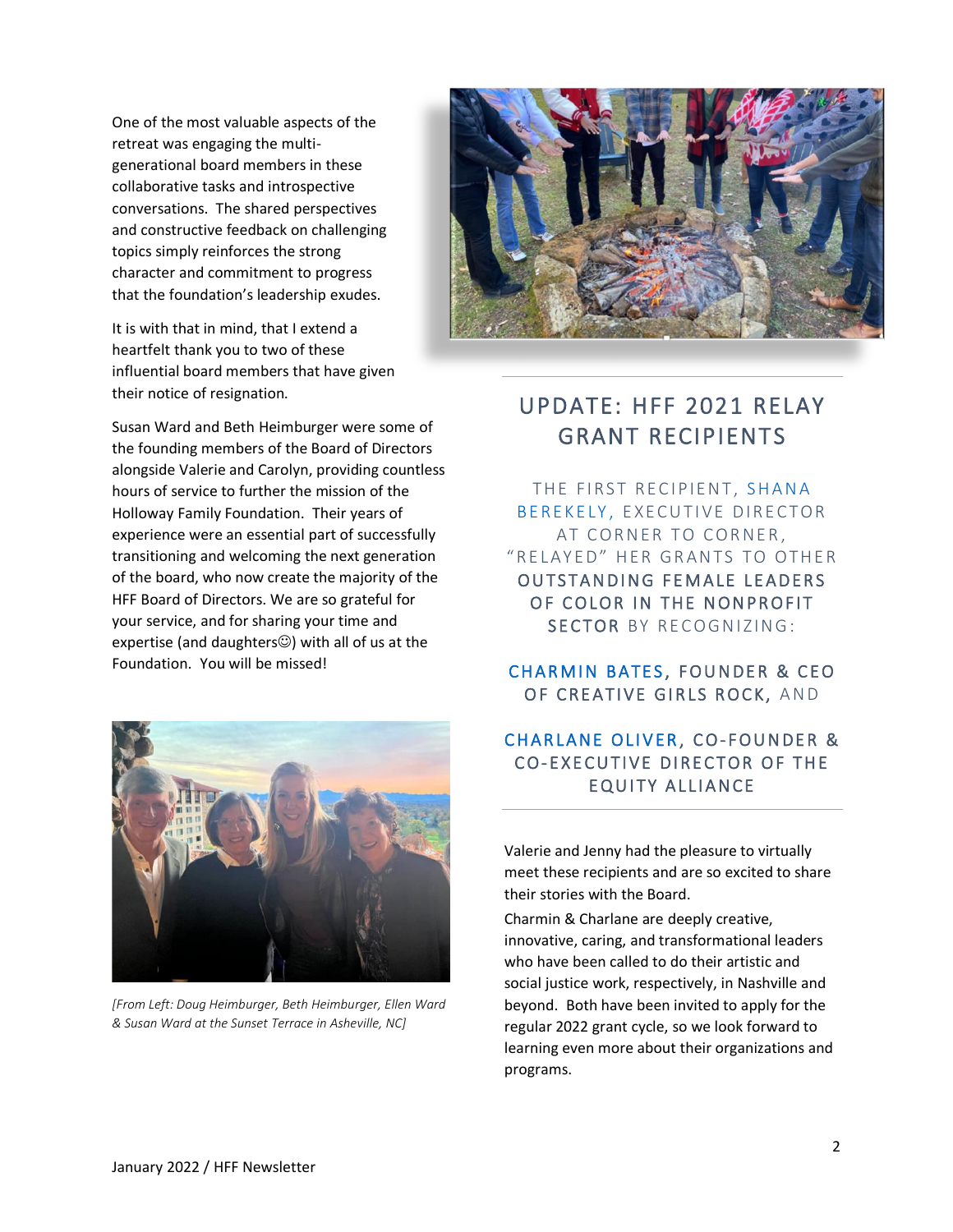Shana also provided us with a terrific update on her use of the inaugural 2021 Relay Grant:

*"As you know, our work in educational and economic equity can be quite demanding and our current staff is very new--- like, most were just hired within the last 6 months.*

*So, with our grant we decided to do 2 fun things:*

*1. We went on a retreat! One hour outside of Nashville is a retreat house with a firepit. This allowed us to get away and dream about what 2022 could be for our team. We played games and made homemade pizza. It was a blast!*

*2. The second thing was a city scavenger hunt. I created these fun little clues that they had to guess where we were going. We went to Walmart, gave them all money and 40 minutes to shop for their secret santa. Our staff ranges from 23-50 so the gifts were so funny! We then went to lunch and exchanged gifts and finally went to the escape room. We cut it close, but we escaped!*

*We honestly have no words on how much it means to us to be able to bond with our team. So many grants don't want to fund the salaries, let alone anything outside of programming so it was such a DREAM for us to be able to take this time and pour into one another. Please know how much this meant to us."*

> *-Shana Berekely, ED of Corner to Corner Nashville, TN [Below: C2C team members]*



THANK YOU to the HFF Board for approving this new initiative as a way to address the 2020 report stating that **0.5% of total U.S. grantmaking dollars are made to women and girls of color[1](https://forwomen.org/resources/pocket-change-report/) .** The Relay Grant has already proved to be just as valuable to our professional network and personal growth as the funding is to the grant recipients. We can't wait to see where it goes next!





[*Valerie with Hae-Sung Han, Co-Founder & Director of POETIC & recipient of the 2019 HFF Visionary Leadership Award]*

In addition to our monetary award for the HFF's annual Visionary Leadership Award, Valerie also designed a customized glass plaque to hand deliver with this award. She was able to meet with several previous recipients in December and provide each of them with their personalized award. We look forward to seeing who will be nominated for this award in 2022!

January 2022 / HFF Newsletter